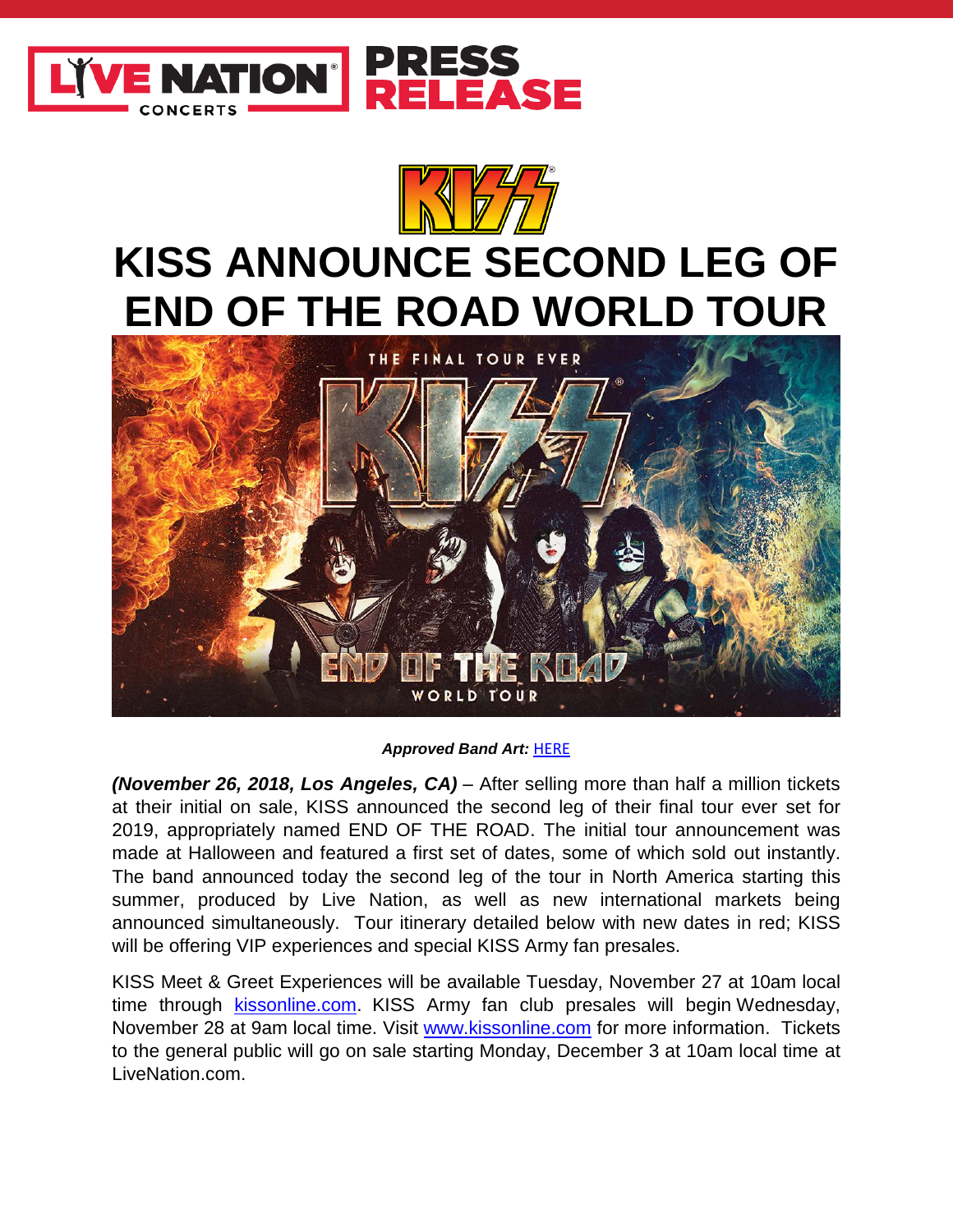Known for their trademark larger-than-life blistering performances, KISS has proven for decades why they are hands down the most iconic live show in rock n roll. The Rock & Roll Hall of Famers who have sold more than 100 million albums worldwide have said this tour is devoted to the millions of KISS Army fans.

"All that we have built and all that we have conquered over the past four decades could never have happened without the millions of people worldwide who've filled clubs, arenas and stadiums over those years. This will be the ultimate celebration for those who've seen us and a last chance for those who haven't. KISS Army, we're saying goodbye on our final tour with our biggest show yet and we'll go out the same way we came in... Unapologetic and Unstoppable," said KISS.

## TOUR ITINERARY

\*\*newly announced dates in red below

| <b>Date</b>       | City                  | <b>Venue</b>                    |
|-------------------|-----------------------|---------------------------------|
| January 31, 2019  | Vancouver, BC, Canada | Rogers Arena                    |
| February 1, 2019  | Portland, OR          | Rose Garden Moda Center         |
| February 2, 2019  | Tacoma, WA            | Tacoma Dome                     |
| February 4, 2019  | Spokane, WA           | Spokane Arena                   |
| February 7, 2019  | San Diego, CA         | Viejas Arena                    |
| February 8, 2019  | Fresno, CA            | <b>Save Mart Center</b>         |
| February 9, 2019  | Sacramento, CA        | Golden 1 Center                 |
| February 12, 2019 | Anaheim, CA           | Honda Center                    |
| February 13, 2019 | Glendale, AZ          | Gila River Arena                |
| February 15, 2019 | Las Vegas, NV         | T-Mobile Arena                  |
| February 16, 2019 | Los Angeles, CA       | The Forum                       |
| February 19, 2019 | Corpus Christi, TX    | American Bank Center            |
| February 20, 2019 | Dallas, TX            | <b>American Airlines Center</b> |
| February 22, 2019 | New Orleans, LA       | Smoothie King Center            |
| February 23, 2019 | Memphis, TN           | FedEx Forum                     |
| February 26, 2019 | Oklahoma City         | Chesapeake                      |
| February 27, 2019 | Kansas City, MO       | <b>Sprint Center</b>            |
| March 1, 2019     | Milwaukee, WI         | <b>Fiserv Forum</b>             |
| March 2, 2019     | Chicago, IL           | <b>United Center</b>            |
| March 4, 2019     | Minneapolis, MN       | <b>Target Center</b>            |
| March 6, 2019     | Sioux Falls, SD       | Denny Sanford Premier Center    |
| March 7, 2019     | Omaha, NE             | <b>CenturyLink Center</b>       |
| March 9, 2019     | Grand Rapids, MI      | Van Andel Arena                 |
| March 10, 2019    | Moline, IL            | Mark of the Quad Cities         |
| March 12, 2019    | Louisville, KY        | <b>KFC Yum! Center</b>          |
| March 13, 2019    | Detroit, MI           | Little Caesars Arena            |
| March 16, 2019    | Columbus, OH          | Nationwide Arena                |
| March 17, 2019    | Cleveland, OH         | Quicken Loans Arena             |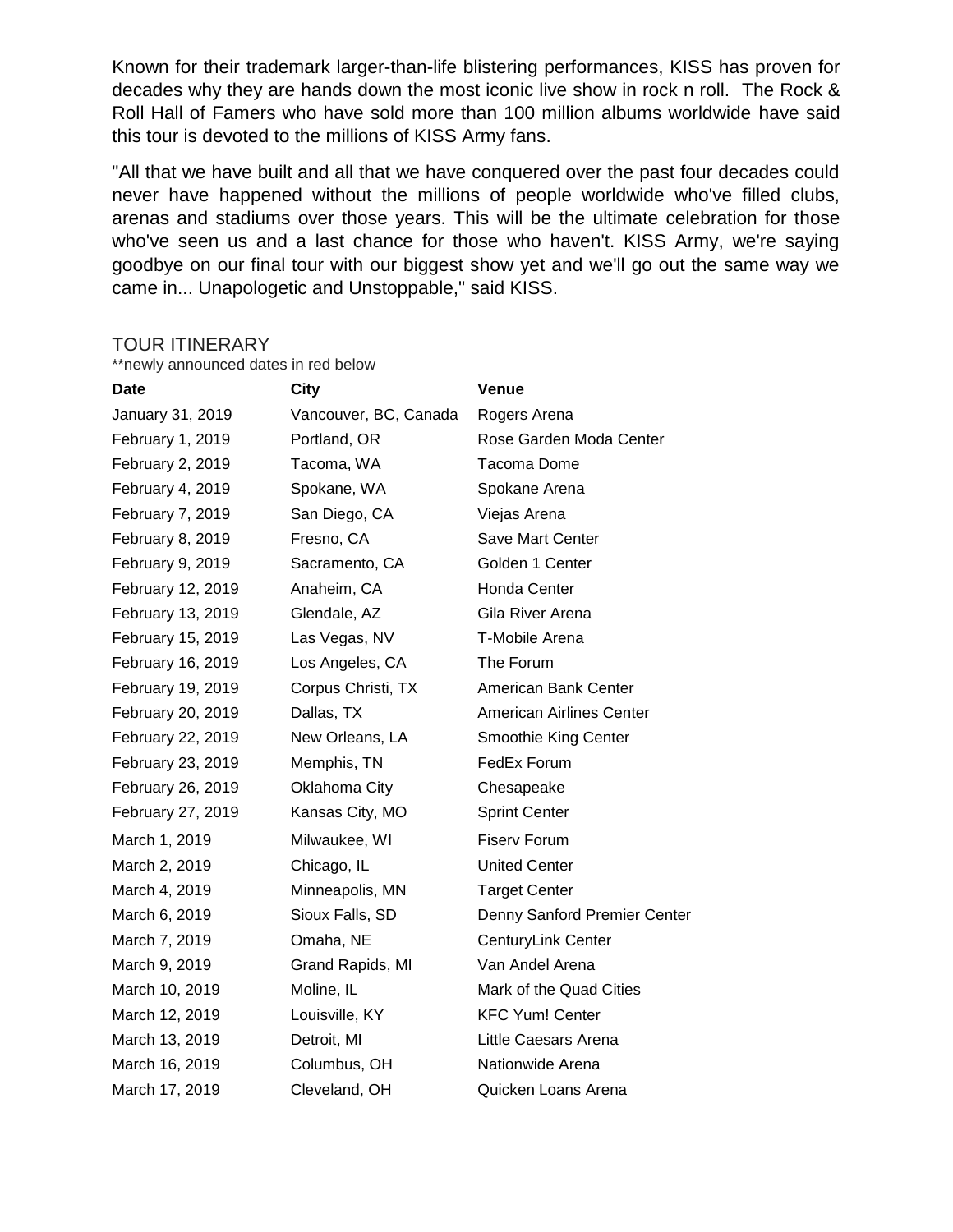| March 19, 2019                  | Montreal, QC, Canada                         | <b>Bell Centre</b>                             |
|---------------------------------|----------------------------------------------|------------------------------------------------|
| March 20, 2019                  | Toronto, ON, Canada                          | Air Canada Centre                              |
| March 22, 2019                  | Uniondale, NY                                | Nassau Veterans Memorial Coliseum              |
| March 23, 2019                  | Uncasville, CT                               | Mohegan Sun Arena                              |
| March 26, 2019                  | Boston, MA                                   | <b>TD Garden</b>                               |
| March 27, 2019                  | New York, NY                                 | Madison Square Garden                          |
| March 29, 2019                  | Philadelphia, PA                             | <b>Wells Fargo Center</b>                      |
| March 30, 2019<br>April 2, 2019 | Pittsburgh, PA<br>Quebec City, QC,<br>Canada | PPG Paints Arena<br><b>Videotron Centre</b>    |
|                                 |                                              |                                                |
| April 3, 2019                   | Ottawa, ON, Canada                           | <b>Canadian Tire Centre</b>                    |
| April 6, 2019                   | Raleigh, NC                                  | <b>PNC Arena</b>                               |
| April 7, 2019                   | Atlanta, GA                                  | Philips Arena                                  |
| April 9, 2019                   | Nashville, TN                                | <b>Bridgestone Arena</b>                       |
| April 11, 2019                  | Tampa, FL                                    | Amalie Arena                                   |
| April 12, 2019                  | Jacksonville, FL                             | Jacksonville Veterans Memorial Arena           |
| April 13, 2019                  | Birmingham, AL                               | <b>BJCC</b>                                    |
| <b>August 6, 2019</b>           | <b>Sunrise, FL</b>                           | <b>BB&amp;T Center</b>                         |
| <b>August 8, 2019</b>           | <b>Charleston, NC</b>                        | <b>North Charleston Coliseum</b>               |
| <b>August 10, 2019</b>          | <b>Charlotte, NC</b>                         | <b>PNC Music Pavilion</b>                      |
| <b>August 11, 2019</b>          | <b>Bristow, VA</b>                           | <b>Jiffy Lube Live</b>                         |
| <b>August 13, 2019</b>          | <b>Virginia Beach, VA</b>                    | <b>Veterans United Home Loans Amphitheater</b> |
| <b>August 14, 2019</b>          | <b>Newark, NJ</b>                            | <b>Prudential Center</b>                       |
| <b>August 16, 2019</b>          | <b>Montreal, QC</b>                          | <b>Bell Centre</b>                             |
| <b>August 17, 2019</b>          | <b>Toronto, ON</b>                           | <b>Scotiabank Arena</b>                        |
| <b>August 20, 2019</b>          | <b>Brooklyn, NY</b>                          | <b>Barclays Center</b>                         |
| <b>August 21, 2019</b>          | <b>Hershey, PA</b>                           | <b>HersheyPark Stadium</b>                     |
| <b>August 23, 2019</b>          | <b>Darien Center, NY</b>                     | <b>Darien Lake Amphitheater</b>                |
| <b>August 24, 2019</b>          | <b>Saratoga Springs, NY</b>                  | <b>Saratoga Performing Arts Center</b>         |
| <b>August 27, 2019</b>          | <b>Syracuse, NY</b>                          | St. Joseph's Health Amphitheater at Lakeview   |
| <b>August 29, 2019</b>          | <b>Cincinnati, OH</b>                        | <b>Riverbend Music Center</b>                  |
| <b>August 31, 2019</b>          | <b>Indianapolis, IN</b>                      | <b>Ruoff Home Mortgage Music Center</b>        |
| September 1, 2019               | St. Louis, MO                                | <b>Hollywood Casino Amphitheatre</b>           |
| September 3, 2019               | Des Moines, IA                               | <b>Wells Fargo Arena</b>                       |
| September 5, 2019               | <b>Little Rock, AR</b>                       | <b>Verizon Arena</b>                           |
| September 7, 2019               | <b>Bossier City, LA</b>                      | <b>CenturyLink Center</b>                      |
| September 8, 2019               | <b>San Antonio, TX</b>                       | <b>AT&amp;T Center</b>                         |
| September 9, 2019               | <b>Houston, TX</b>                           | <b>Toyota Center</b>                           |
| <b>September 11, 2019</b>       | <b>Albuquerque, NM</b>                       | <b>Isleta Amphitheater</b>                     |
|                                 |                                              |                                                |